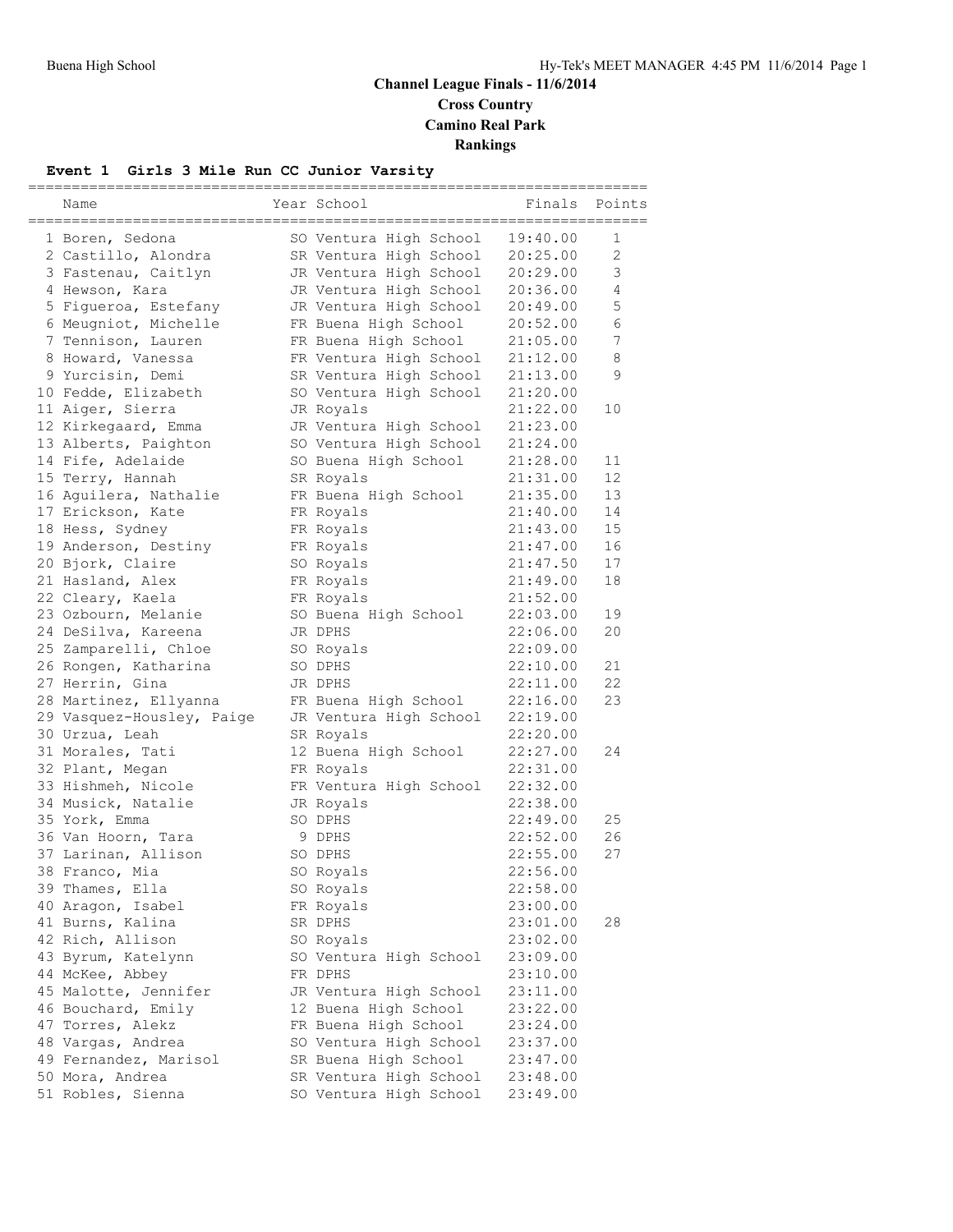## **Channel League Finals - 11/6/2014 Cross Country Camino Real Park**

**Rankings**

### **....Event 1 Girls 3 Mile Run CC Junior Varsity**

| 52 Lopez, Jessica        | SO Buena High School   | 23:52.00 |
|--------------------------|------------------------|----------|
| 53 Some, Timna           | JR Royals              | 23:57.00 |
| 54 Fife, Grace           | FR Buena High School   | 24:00.00 |
| 55 Sorensen, Maddie      | JR Royals              | 24:06.00 |
| 56 Christenson, Karli    | 12 Buena High School   | 24:13.00 |
| 57 Stoutenforough, Layla | FR Royals              | 24:14.00 |
| 58 Hogan, Siena          | FR Royals              | 24:15.00 |
| 59 Wahlberg, October     | FR DPHS                | 24:17.00 |
| 60 Hrabak, Grace         | FR Ventura High School | 24:25.00 |
| 61 Eichelberger, Aliah   | 10 SB Dons             | 24:26.00 |
| 62 Rajala, Anna          | 10 Buena High School   | 24:36.00 |
| 63 Curl, Tami            | JR Ventura High School | 24:38.00 |
| 64 Urschel, Meredith     | SR DPHS                | 24:41.00 |
| 65 Stewart, Kamryn       | SO Ventura High School | 24:44.00 |
| 66 Hoffman, Emiko        | SO Royals              | 24:59.00 |
| 67 Burke, Danielle       | SO DPHS                | 25:04.00 |
| 68 Randall, Vivian       | FR Royals              | 25:06.00 |
| 69 Ruth, Lexi            | 12 Buena High School   | 25:14.00 |
| 70 Issaris, Lily         | FR DPHS                | 25:22.00 |
| 71 Dutter, Sage          | FR DPHS                | 25:23.00 |
| 72 Martindale, Sydney    | SO Royals              | 25:27.00 |
| 73 Wasjutin, Alina       | JR DPHS                | 25:28.00 |
| 74 Wilson, Amalie        | JR DPHS                | 25:29.00 |
| 75 Rayner, Dina          | SO Royals              | 25:57.00 |
| 76 Arellano, Diana       | SO Royals              | 26:14.00 |
| 77 Castillo, Angeles     | SO Ventura High School | 26:16.00 |
| 78 Montalvo, Mary        | FR Buena High School   | 26:18.00 |
| 79 Wells, Chloe          | JR DPHS                | 26:21.00 |
| 80 Barteet, Attilia      | FR DPHS                | 26:22.00 |
| 81 Weitzel, Sara         | SO DPHS                | 26:33.00 |
| 82 Box, Autumn           | 11 SB Dons             | 26:37.00 |
| 83 Wang, Sierra          | JR DPHS                | 26:43.00 |
| 84 Rojas, Katherine      | FR Buena High School   | 26:47.00 |
| 85 Hernandez, Alyssa     | 11 SB Dons             | 26:53.00 |
| 86 Cruz, Erika           | JR DPHS                | 26:57.00 |
| 87 Pantoja, Stephany     | FR Buena High School   | 27:12.00 |
| 88 Bentley, Angelica     | SO Buena High School   | 27:23.00 |
| 89 Diehl, Ainsley        | JR DPHS                | 27:25.00 |
| 90 Fuentes, Naomi        | FR Ventura High School | 27:26.00 |
| 91 Chang, Judy           | SO DPHS                | 27:34.00 |
| 92 Bahalla, Anna         | 11 SB Dons             | 27:52.00 |
| 93 Johnson, Carly        | JR Royals              | 29:07.00 |
| 94 Maho, Paige           | FR DPHS                | 29:35.00 |
| 95 Jain, Aahat           | SR DPHS                | 30:54.00 |
| 96 Villalovos, Ariana    | FR DPHS                | 32:36.00 |
| 97 Tziouvaras, Andriana  | SO DPHS                | 32:58.00 |
| 98 Ghosh, Ishani         | FR DPHS                | 33:38.00 |

| $\cdots$         | $-0.444 - 0.4$         |                      |
|------------------|------------------------|----------------------|
|                  | SO Buena High School   | 23:52.00             |
|                  | JR Royals              | 23:57.00             |
| FR               | Buena High School      | 24:00.00             |
|                  | JR Royals              | 24:06.00             |
|                  | 12 Buena High School   | 24:13.00             |
| FR               | Royals                 | 24:14.00             |
| FR               | Royals                 | 24:15.00             |
| FR               | DPHS                   | 24:17.00             |
| FR               | Ventura High School    | 24:25.00             |
| 10               | SB Dons                | 24:26.00             |
| 10 <sub>1</sub>  | Buena High School      | 24:36.00             |
|                  | JR Ventura High School | 24:38.00             |
| SR               | DPHS                   | 24:41.00             |
| SO               | Ventura High School    | 24:44.00             |
| SO               | Royals                 | 24:59.00             |
| SO               | <b>DPHS</b>            | 25:04.00             |
|                  | FR Royals              | 25:06.00             |
|                  | 12 Buena High School   | 25:14.00             |
| FR               | DPHS                   | 25:22.00             |
| FR               | DPHS                   | 25:23.00             |
| SO               | Royals                 | 25:27.00             |
| JR               | <b>DPHS</b>            | 25:28.00             |
|                  | JR DPHS                | 25:29.00             |
|                  | SO Royals              | 25:57.00             |
|                  | SO Royals              | 26:14.00             |
| SO               | Ventura High School    | 26:16.00             |
| FR               | Buena High School      | 26:18.00             |
| JR               | DPHS                   | 26:21.00             |
| FR               | DPHS                   | 26:22.00             |
|                  | SO DPHS                | 26:33.00             |
| 11               | SB Dons                | 26:37.00             |
| JR               | DPHS                   | 26:43.00             |
| FR               | Buena High School      | 26:47.00             |
| 11               | SB Dons                | 26:53.00             |
|                  | JR DPHS                | 26:57.00             |
|                  | FR Buena High School   | 27:12.00             |
|                  | SO Buena High School   | 27:23.00             |
|                  | JR DPHS                | 27:25.00             |
|                  | FR Ventura High School | 27:26.00             |
| SO               | DPHS                   | 27:34.00             |
| 11               | SB Dons                | 27:52.00             |
| JR               | Royals<br>DPHS         | 29:07.00<br>29:35.00 |
| ${\rm FR}$<br>SR | <b>DPHS</b>            | 30:54.00             |
| FR               | <b>DPHS</b>            | 32:36.00             |
| SO               | <b>DPHS</b>            | 32:58.00             |
| FR               | <b>DPHS</b>            | 33:38.00             |
|                  |                        |                      |